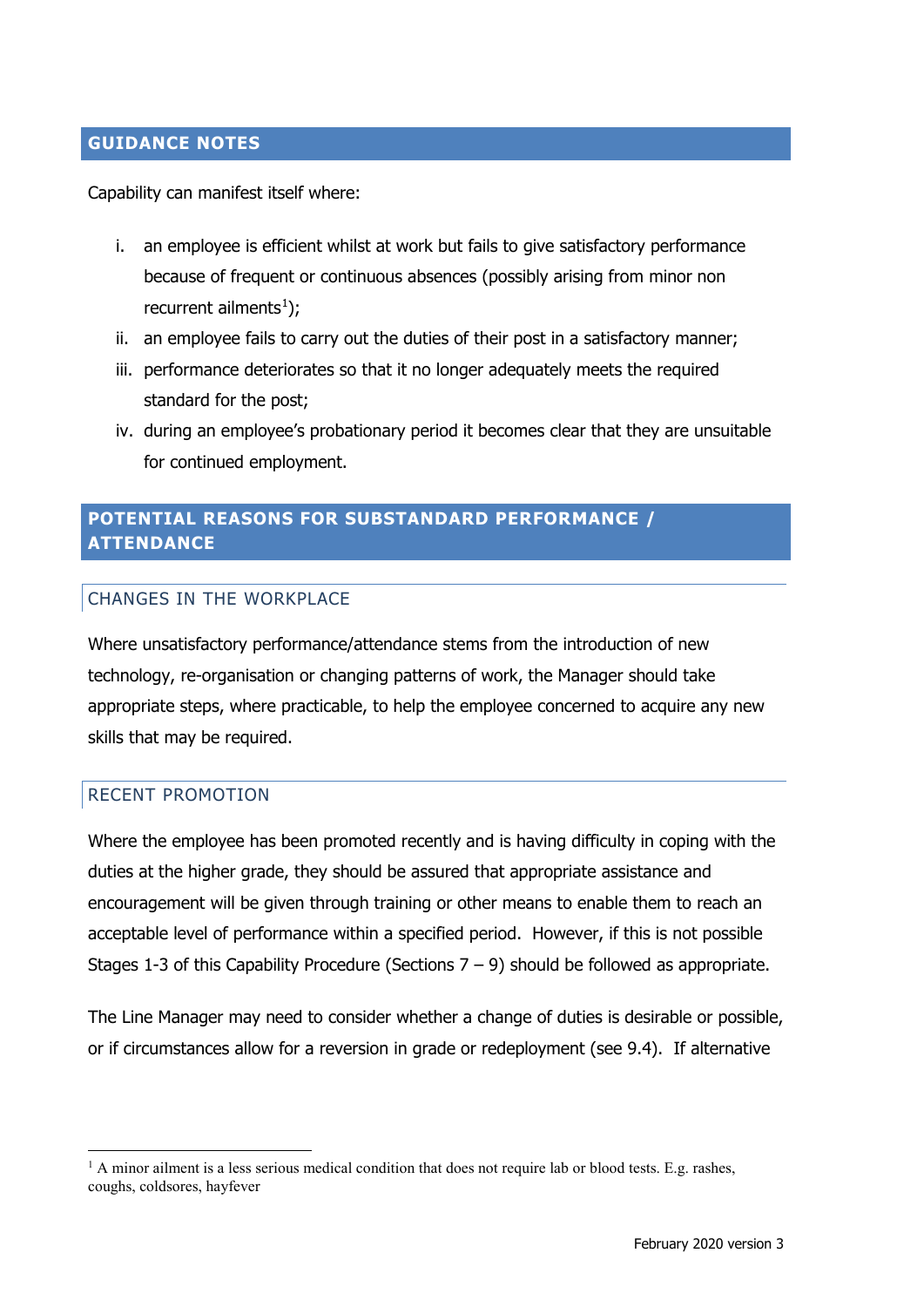work is offered and accepted, the new standards of performance should be explained and the employee informed that their performance will be monitored closely.

## PERSONAL OR DOMESTIC DIFFICULTIES

The possibility that a personal or domestic difficulty lies at the root of poor performance/attendance should be taken into consideration. Thought should be given to agreeing with the employee the most appropriate course of action to remedy the situation. This might include support from the Staff Welfare Service or Occupational Health Adviser. However if it is not possible to resolve the issue, poor performance/attendance will still be addressed through these Capability Procedures.

# ALCOHOL OR DRUG ABUSE

On rare occasions, poor performance/attendance may be attributable to the effects of alcohol or drug abuse and a course of action designed to assist the employee who may be suffering in this way should be adopted. This does not prevent Capability Procedures from being followed. Factors likely to constitute early warning signs include absenteeism, changes in personality, irritability, slurred speech, impaired concentration and memory, deterioration in personal hygiene, anxiety and depression. Managers should seek advice from the Occupational Health Service. It may be appropriate to follow Disciplinary Procedures if an employee wilfully does not follow instructions given by a manager. Alcohol and drug abuse can afflict any employee regardless of status and seniority and the employee concerned should be encouraged to seek help and medical treatment.

The Government's Alcohol and Drug Workplace Policy can be found on the Office of Human Resources website, [http://www.gov.im/hr/hrpolicies.xml.](http://www.gov.im/hr/hrpolicies.xml)

## PROTECTED CHARACTERISTICS

The procedures must be applied fairly, in accordance with employment law, and avoid unlawfully discriminating directly or indirectly against people with protected characteristics. These are listed at the back of the policy. Managers should seek the advice of OHR if unsure.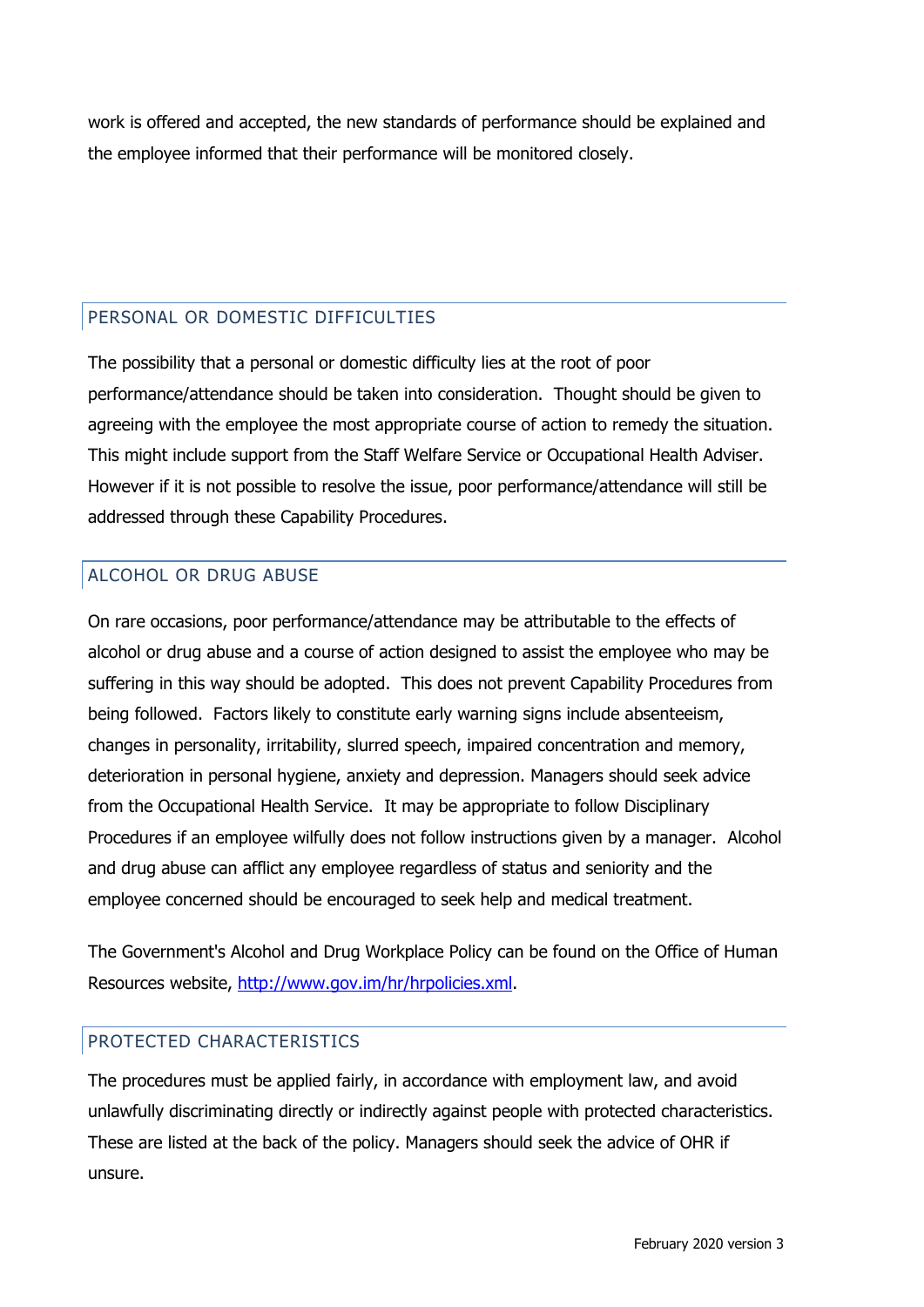The Equality Act requires employers to remove disabling barriers by making reasonable adjustments where it is 'reasonable' to do so. However, it is good practice that support/reasonable adjustments are fully considered for all employees. The requirement to make reasonable adjustments, places the employer under a positive duty to take the initiative and consider what adjustments would be possible and practicable to support a particular employee. Where an existing employee becomes disabled (as defined under the Equality Act), either gradually or suddenly through illness or an accident, the manager should consider what reasonable adjustments could be made to accommodate the employee's needs and facilitate his or her retention.

Where appropriate, managers should consider arranging an OH referral and/or workplace risk assessment for further advice. Additional guidance can also be sought from OHR. The following are examples of reasonable adjustments listed in the Equality Act which may be considered:

a) making adjustments to premises, e.g. widening doors or installing visible or vibrating fire alarms;

- b) allocating some of the disabled person's duties to someone else;
- c) transferring him/her to fill an existing vacancy (redeployment);
- d) altering her/his working hours;
- e) signing him/her to a different place of work;
- f) allowing disability leave during working hours for assessment, tests, treatment, etc;
- g) giving or arranging training (on or off the job);
- h) acquiring or modifying equipment;
- i) modifying instructions, procedures, etc;
- j) providing a reader, interpreter, etc;
- k) provision of additional supervision, support or training.

The list is not exhaustive and adjustments could include other changes to the workplace and patterns of work.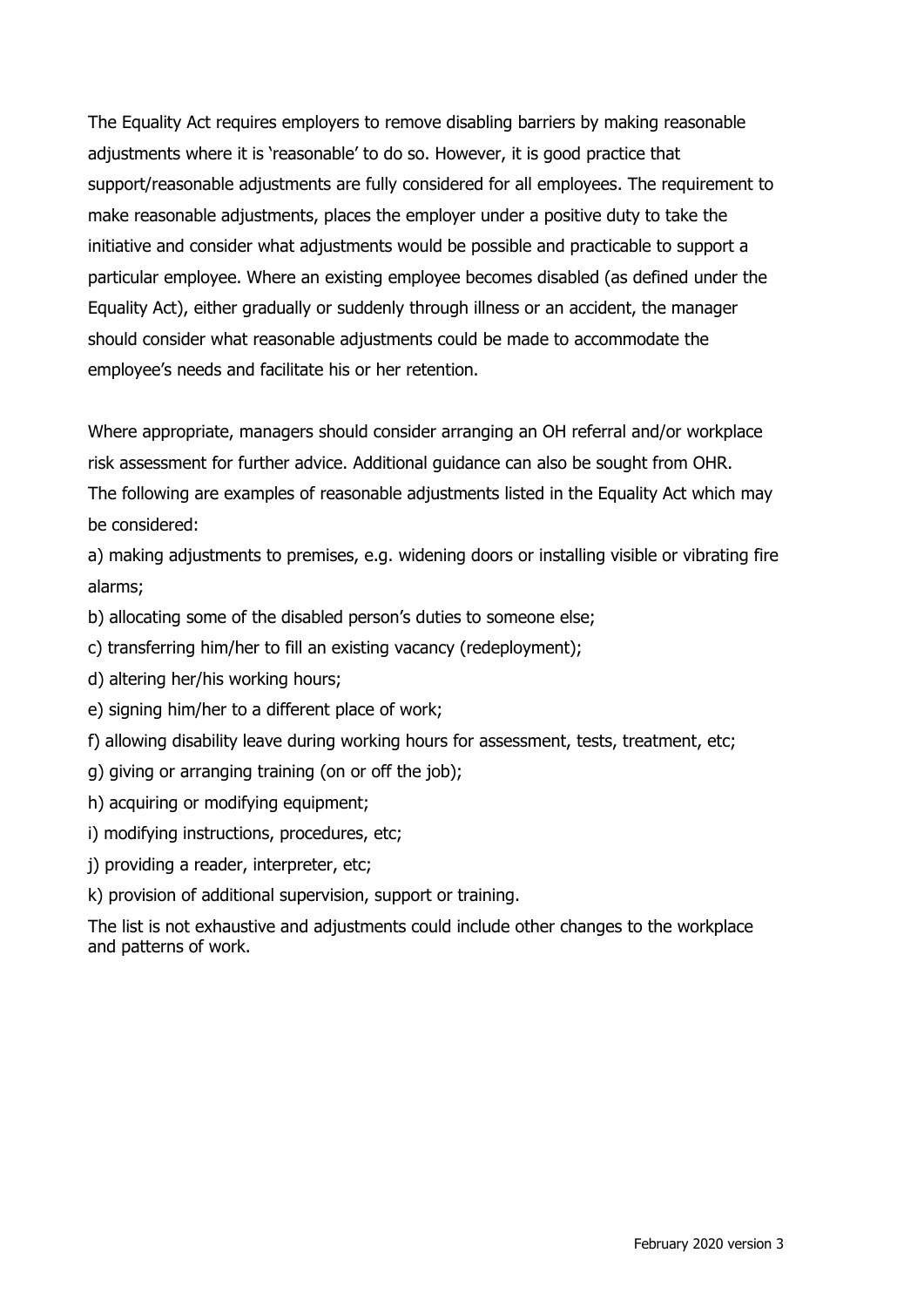## **PROCEDURE FOR THE CONDUCT OF FORMAL STAGE 3 CAPABILITY HEARINGS**

## INTRODUCTION

The Panel / Senior Manager hearing the case should introduce themselves to those present and explain the purpose of the meeting and how it will be conducted. A note taker and a HR representative may be present.

### LINE MANAGER'S CASE

An opening statement may be made as part of the presentation of the case. The employee and/or their companion (who may be a work colleague or staff association/trade union representative) will have the opportunity to ask questions of the manager**.** The person accompanying the employee has a statutory right to address the hearing but no right to answer questions on the employee's behalf. They should be allowed to address the hearing in order to:-

- **•** present the employee's case;
- sum up the employee's case;
- respond on the employee's behalf to any view expressed at the hearing; and
- confer with the employee during the hearing.

The person accompanying the employee may not address the hearing if the employee does not wish it and must not prevent other parties from presenting their case.

The Panel / Senior Manager hearing the case may also ask questions.

### EMPLOYEE'S CASE

The employee or their companion should present their case. The Panel / Senior Manager may ask questions of the employee or their work colleague or staff association/trade union representative.

The line manager may question the employee or their representative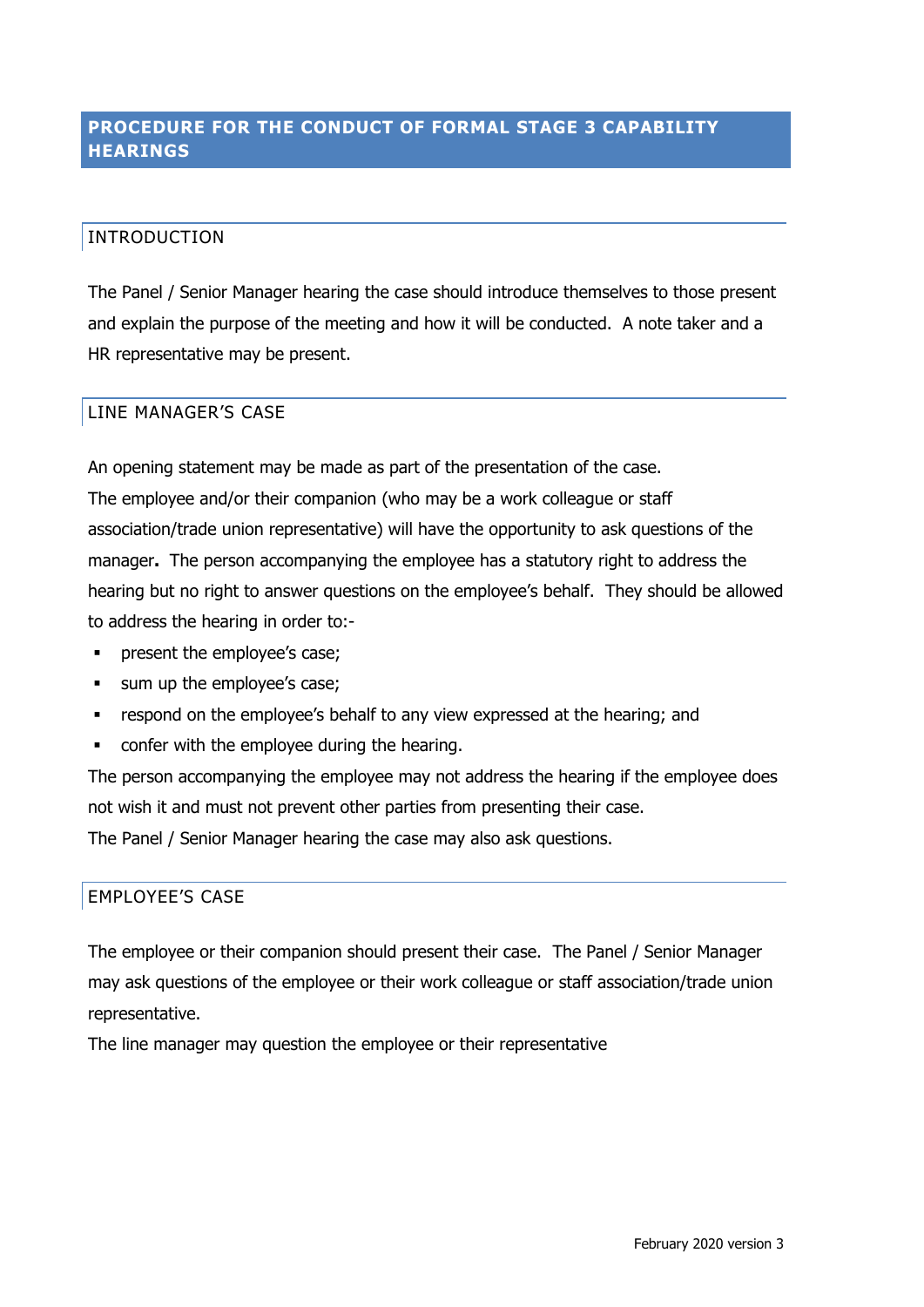### SUMMARY

Both the Line Manager and the employee or their work colleague or staff association/trade union representative may make final statements summing up their cases if they wish.

## ADJOURNMENT

The Line Manager, the employee or their work colleague or staff association/trade union representative may request an adjournment of the hearing at any stage.

## CONSIDERATION OF THE CASE

The Panel / Senior Manager will adjourn the hearing and request the Line Manager, the employee and their work colleague or staff association/trade union representative to withdraw to allow the panel / Senior Manager to consider all the evidence.

The Panel / Senior Manager will deliberate in private. The note taker and any HR Adviser may remain present but will not be part of the decision making process. The HR Adviser can advise on procedural matters if required. If it is necessary to recall either party in order to resolve points of uncertainty on the information given, both parties will be recalled notwithstanding the fact that only one may be concerned with the point giving rise to doubt.

### DECISION

Once the decision has been made the hearing should be reconvened and the employee should be advised of the decision, the course of action to be taken and the right of appeal. For the courses of action which may be taken refer to section 9.6 The decision will be confirmed to the employee in writing within 5 working days of the hearing.

If the decision taken by the Panel / Senior Manager is that the employee should be given a further period of time in which to improve their attendance or performance, the Capability Action plan needs to be updated to reflect the revised targets.